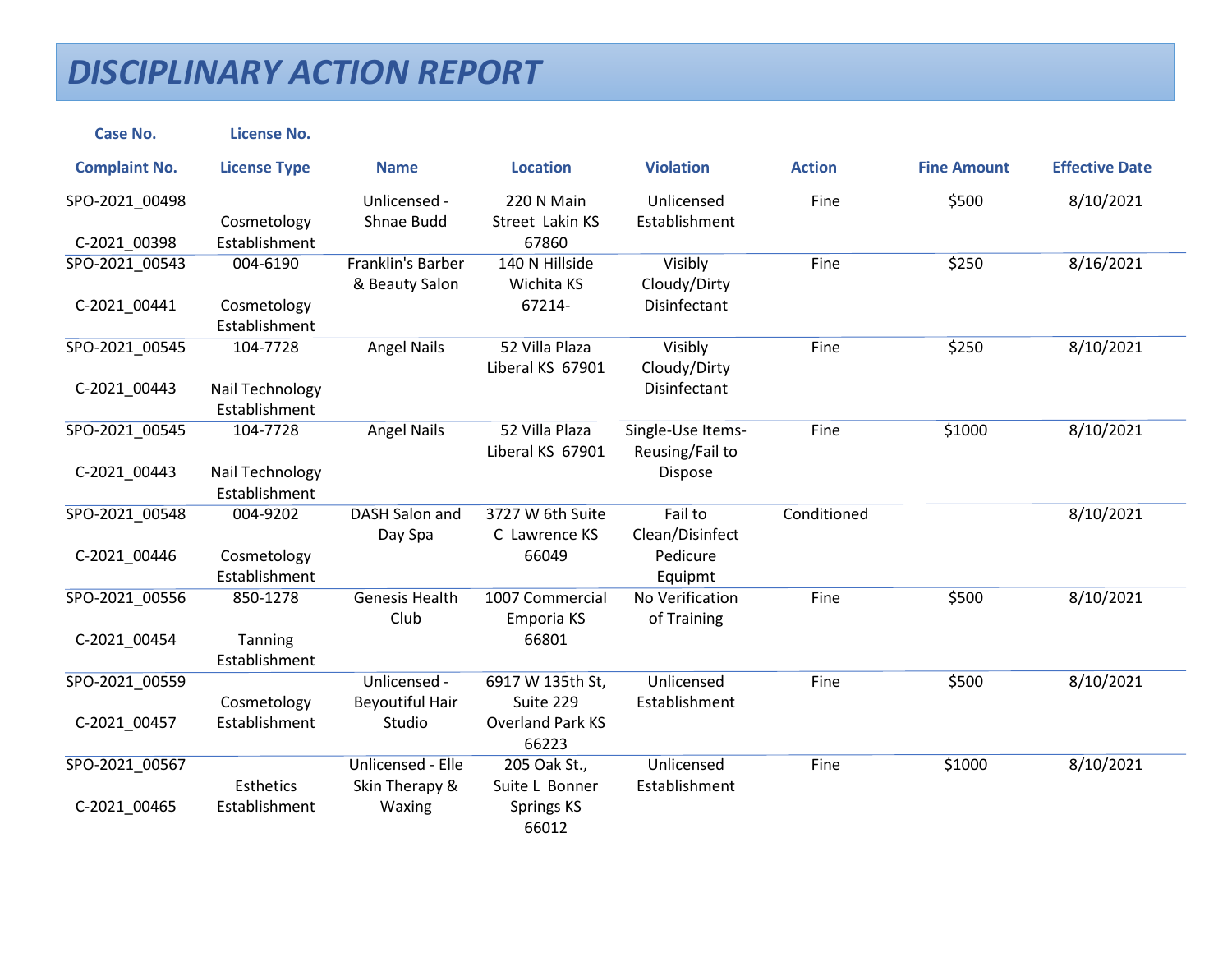| <b>Case No.</b>      | <b>License No.</b>               |                        |                                            |                                |               |                    |                       |
|----------------------|----------------------------------|------------------------|--------------------------------------------|--------------------------------|---------------|--------------------|-----------------------|
| <b>Complaint No.</b> | <b>License Type</b>              | <b>Name</b>            | <b>Location</b>                            | <b>Violation</b>               | <b>Action</b> | <b>Fine Amount</b> | <b>Effective Date</b> |
| SPO-2021_00569       | <b>KBOC Unlicensed</b>           | Barhyal, Poon          |                                            | Unlicensed<br>Individual       | Fine          | \$500              | 8/10/2021             |
| C-2021 00467         |                                  |                        |                                            |                                |               |                    |                       |
| SPO-2021_00579       | 850-10004                        | <b>Anytime Fitness</b> | 620 S 130th St<br><b>Bonner Springs</b>    | No Verification<br>of Training | Fine          | \$500              | 8/10/2021             |
| C-2021_00477         | Tanning                          |                        | KS 66012                                   |                                |               |                    |                       |
|                      | Establishment                    |                        |                                            |                                |               |                    |                       |
| SPO-2021_00582       | 104-8233                         | Nini Nails & Spa       | 7131 W 151st St<br><b>Overland Park KS</b> | No<br>Disinfectant/Fail        | Fine          | \$250              | 8/10/2021             |
| C-2021_00480         | Nail Technology                  |                        | 66223                                      | to Have                        |               |                    |                       |
|                      | Establishment                    |                        |                                            | Approved                       |               |                    |                       |
| SPO-2021_00584       |                                  | Unlicensed -           | 220 N Main                                 | Unlicensed                     | Fine          | \$500              | 8/10/2021             |
|                      | Tanning                          | Shnae Budd             | Street Lakin KS                            | Establishment                  |               |                    |                       |
| C-2021_00483         | Establishment                    |                        | 67860                                      |                                |               |                    |                       |
| SPO-2021 00585       | 000-23773                        | Budd, Shnae            |                                            | Work in                        | Fine          | \$500              | 8/10/2021             |
|                      |                                  | Marie                  |                                            | Unlicensed                     |               |                    |                       |
| C-2021 00484         | Cosmetologist                    |                        |                                            | Establishment                  |               |                    |                       |
| SPO-2021 00586       | 202-97666                        | Robertson,             |                                            | Late Apprentice                | Fine          | \$25               | 8/10/2021             |
|                      |                                  | Shawna Diane           |                                            | Application                    |               |                    |                       |
| C-2021_00485         | Esthetics<br>Apprentice - FT     |                        |                                            |                                |               |                    |                       |
| SPO-2021_00590       | 104-7815                         | Sweet' D Nails         | 9520 Antioch Rd                            | Single-Use Items-              | Fine          | \$400              | 8/10/2021             |
|                      |                                  |                        | <b>Overland Park KS</b>                    | Reusing/Fail to                |               |                    |                       |
| C-2021_00489         | Nail Technology                  |                        | 66212                                      | Dispose                        |               |                    |                       |
|                      | Establishment                    |                        |                                            |                                |               |                    |                       |
| SPO-2021_00590       | 104-7815                         | Sweet' D Nails         | 9520 Antioch Rd                            | Visibly                        | Fine          | \$250              | 8/10/2021             |
|                      |                                  |                        | <b>Overland Park KS</b>                    | Cloudy/Dirty                   |               |                    |                       |
| C-2021_00489         | Nail Technology                  |                        | 66212                                      | Disinfectant                   |               |                    |                       |
|                      | Establishment                    |                        |                                            |                                |               |                    |                       |
| SPO-2021_00590       | 104-7815                         | Sweet' D Nails         | 9520 Antioch Rd                            | Refusing to                    | Fine          | \$1000             | 8/10/2021             |
|                      |                                  |                        | <b>Overland Park KS</b>                    | Allow/Impeding                 |               |                    |                       |
| C-2021_00489         | Nail Technology<br>Establishment |                        | 66212                                      | Inspection                     |               |                    |                       |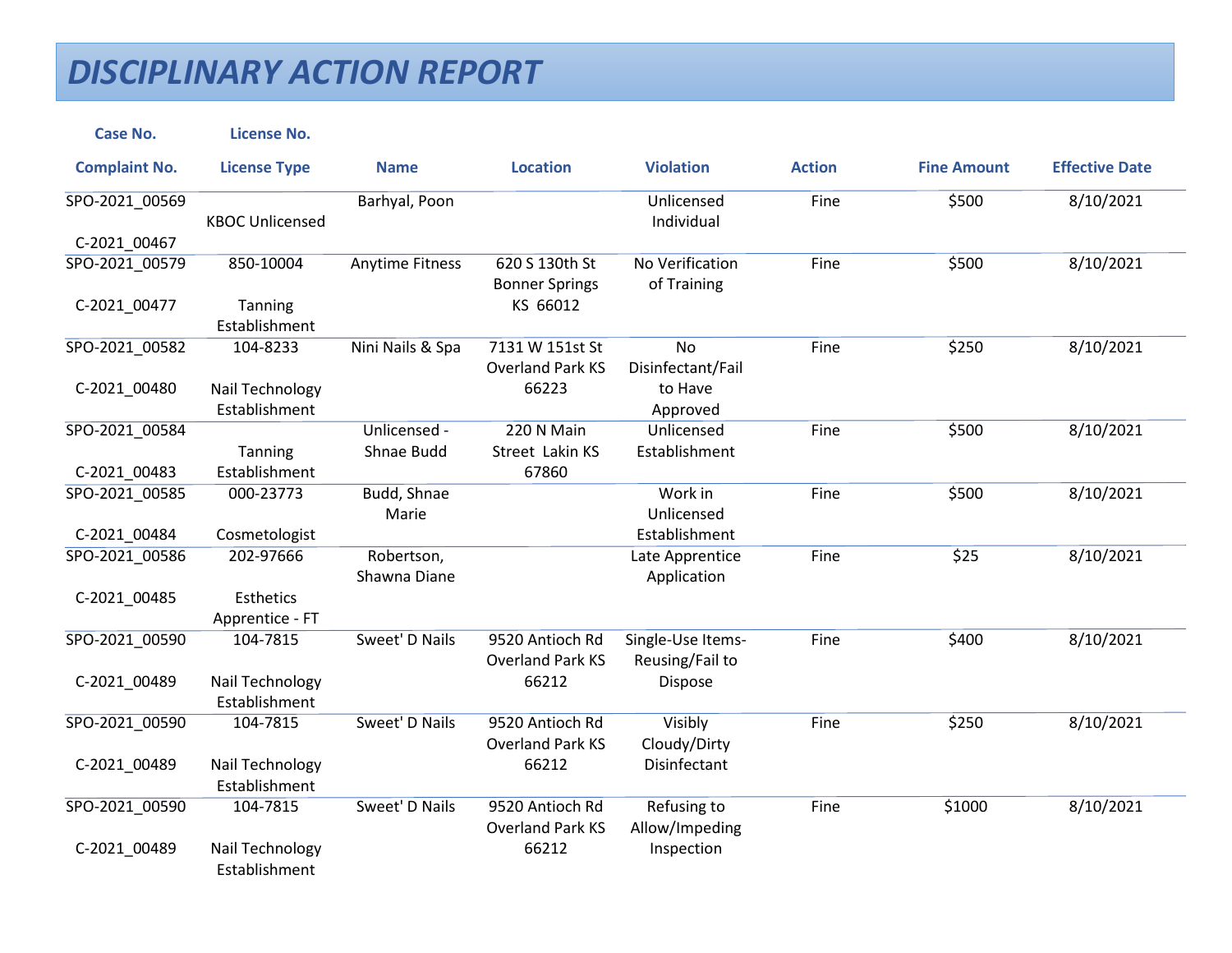| <b>Case No.</b>      | <b>License No.</b>                |                                 |                                        |                                      |               |                    |                       |
|----------------------|-----------------------------------|---------------------------------|----------------------------------------|--------------------------------------|---------------|--------------------|-----------------------|
| <b>Complaint No.</b> | <b>License Type</b>               | <b>Name</b>                     | <b>Location</b>                        | <b>Violation</b>                     | <b>Action</b> | <b>Fine Amount</b> | <b>Effective Date</b> |
| SPO-2021_00604       | 104-8356                          | Venus Nails &<br>Spa            | 1015 E 16th St<br><b>Wellington KS</b> | Single-Use Items-<br>Reusing/Fail to | Fine          | \$500              | 8/10/2021             |
| C-2021 00604         | Nail Technology<br>Establishment  |                                 | 67152                                  | Dispose                              |               |                    |                       |
| SPO-2021_00604       | 104-8356                          | Venus Nails &<br>Spa            | 1015 E 16th St<br><b>Wellington KS</b> | Visibly<br>Cloudy/Dirty              | Fine          | \$250              | 8/10/2021             |
| C-2021_00604         | Nail Technology<br>Establishment  |                                 | 67152                                  | Disinfectant                         |               |                    |                       |
| SPO-2021_00606       | 204-9360                          | <b>Sassy Nails</b>              | 13303 W Maple<br><b>St Ste 125</b>     | <b>No</b><br>Disinfectant/Fail       | Fine          | \$250              | 8/10/2021             |
| C-2021_00606         | <b>Esthetics</b><br>Establishment |                                 | Wichita KS<br>67235                    | to Have<br>Approved                  |               |                    |                       |
| SPO-2021 00607       | 104-8036                          | <b>Sassy Nails</b>              | 13303 W Maple<br><b>St Ste 125</b>     | Fail to<br>Clean/Disinfect           | Fine          | \$500              | 8/10/2021             |
| C-2021_00607         | Nail Technology<br>Establishment  |                                 | Wichita KS<br>67235                    | Pedicure<br>Equipmt                  |               |                    |                       |
| SPO-2021_00607       | 104-8036                          | <b>Sassy Nails</b>              | 13303 W Maple<br><b>St Ste 125</b>     | No<br>Disinfectant/Fail              | Fine          | \$250              | 8/10/2021             |
| C-2021_00607         | Nail Technology<br>Establishment  |                                 | Wichita KS<br>67235                    | to Have<br>Approved                  |               |                    |                       |
| SPO-2021 00608       | 004-12637                         | The Passage<br>Salon & Boutique | 240 N Main Ste<br>100 Haysville KS     | Visibly<br>Cloudy/Dirty              | Fine          | \$250              | 8/10/2021             |
| C-2021_00608         | Cosmetology<br>Establishment      |                                 | 67060                                  | Disinfectant                         |               |                    |                       |
| SPO-2021 00611       | 850-10031                         | Main Street Gym<br>& Fitness    | 806 Main St<br>Hays KS 67601           | No Tanning<br>Device Operator        | Fine          | \$500              | 8/10/2021             |
| C-2021_00611         | Tanning<br>Establishment          |                                 |                                        |                                      |               |                    |                       |
| SPO-2021 00612       | 104-8207                          | <b>Glace Nails</b>              | 18118 W 119th<br>St Olathe KS          | Visibly<br>Cloudy/Dirty              | Fine          | \$250              | 8/10/2021             |
| C-2021_00612         | Nail Technology<br>Establishment  |                                 | 66061                                  | Disinfectant                         |               |                    |                       |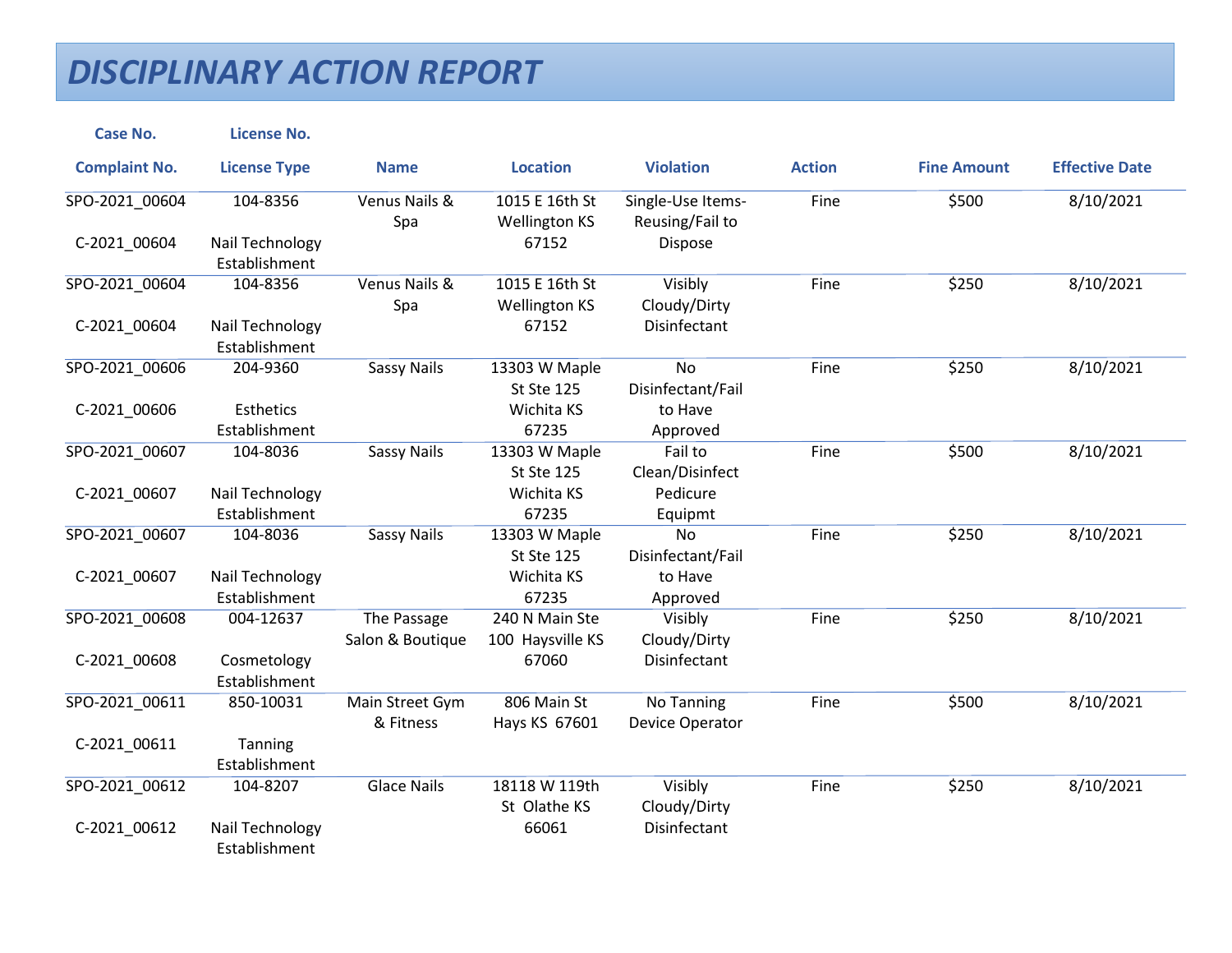| <b>Case No.</b>      | <b>License No.</b>               |                                   |                                            |                                      |                      |                    |                       |
|----------------------|----------------------------------|-----------------------------------|--------------------------------------------|--------------------------------------|----------------------|--------------------|-----------------------|
| <b>Complaint No.</b> | <b>License Type</b>              | <b>Name</b>                       | <b>Location</b>                            | <b>Violation</b>                     | <b>Action</b>        | <b>Fine Amount</b> | <b>Effective Date</b> |
| SPO-2021_00619       | 204-8924                         | <b>Regal Nails</b>                | 501 E Pawnee<br>Wichita KS                 | Visibly<br>Cloudy/Dirty              | Fine                 | \$250              | 8/10/2021             |
| C-2021 00619         | Esthetics<br>Establishment       |                                   | 67211                                      | Disinfectant                         |                      |                    |                       |
| SPO-2021_00620       | 104-6278                         | <b>Regal Nails</b>                | 501 E Pawnee<br>Wichita KS                 | Single-Use Items-<br>Reusing/Fail to | Conditioned          |                    | 8/10/2021             |
| C-2021_00620         | Nail Technology<br>Establishment |                                   | 67211                                      | Dispose                              |                      |                    |                       |
| SPO-2021_00624       | 104-7960                         | Henry's Nails &<br>Organics       | 7447 W 21st St<br><b>Ste 125B</b>          | <b>Failure to Post</b><br>License    | Fine                 | \$250              | 8/10/2021             |
| C-2021_00624         | Nail Technology<br>Establishment |                                   | Wichita KS<br>67205                        |                                      |                      |                    |                       |
| SPO-2021_00625       | 104-8376                         | <b>Wonders Nails &amp;</b><br>Spa | 1317 N Maize Rd<br>Ste 101 Wichita         | Visibly<br>Cloudy/Dirty              | Fine                 | \$250              | 8/10/2021             |
| C-2021_00625         | Nail Technology<br>Establishment |                                   | KS 67212                                   | Disinfectant                         |                      |                    |                       |
| SPO-2021_00627       | 004-8750                         | SmartStyle<br>#1618               | 2202 Pike Rd<br>Winfield KS                | Visibly<br>Cloudy/Dirty              | Fine                 | \$250              | 8/10/2021             |
| C-2021 00627         | Cosmetology<br>Establishment     |                                   | 67156                                      | Disinfectant                         |                      |                    |                       |
| SPO-2021_00628       | 004-99501                        | Zenail & Spa                      | 5312 W 151st St<br><b>Overland Park KS</b> | Single-Use Items-<br>Reusing/Fail to | Fine                 | \$200              | 8/10/2021             |
| C-2021_00628         | Cosmetology<br>Establishment     |                                   | 66223                                      | Dispose                              |                      |                    |                       |
| SPO-2021_00628       | 004-99501                        | Zenail & Spa                      | 5312 W 151st St<br><b>Overland Park KS</b> | Visibly<br>Cloudy/Dirty              | Fine                 | \$250              | 8/10/2021             |
| C-2021 00628         | Cosmetology<br>Establishment     |                                   | 66223                                      | Disinfectant                         |                      |                    |                       |
| SPO-2021_00634       | 102-88164                        | Porter, Mermita<br>Nicole         |                                            | Failure to<br>Comply with            | License<br>Suspended |                    | 8/10/2021             |
| C-2021_00634         | Manicurist<br>Apprentice - FT    |                                   |                                            | <b>Board Order</b>                   |                      |                    |                       |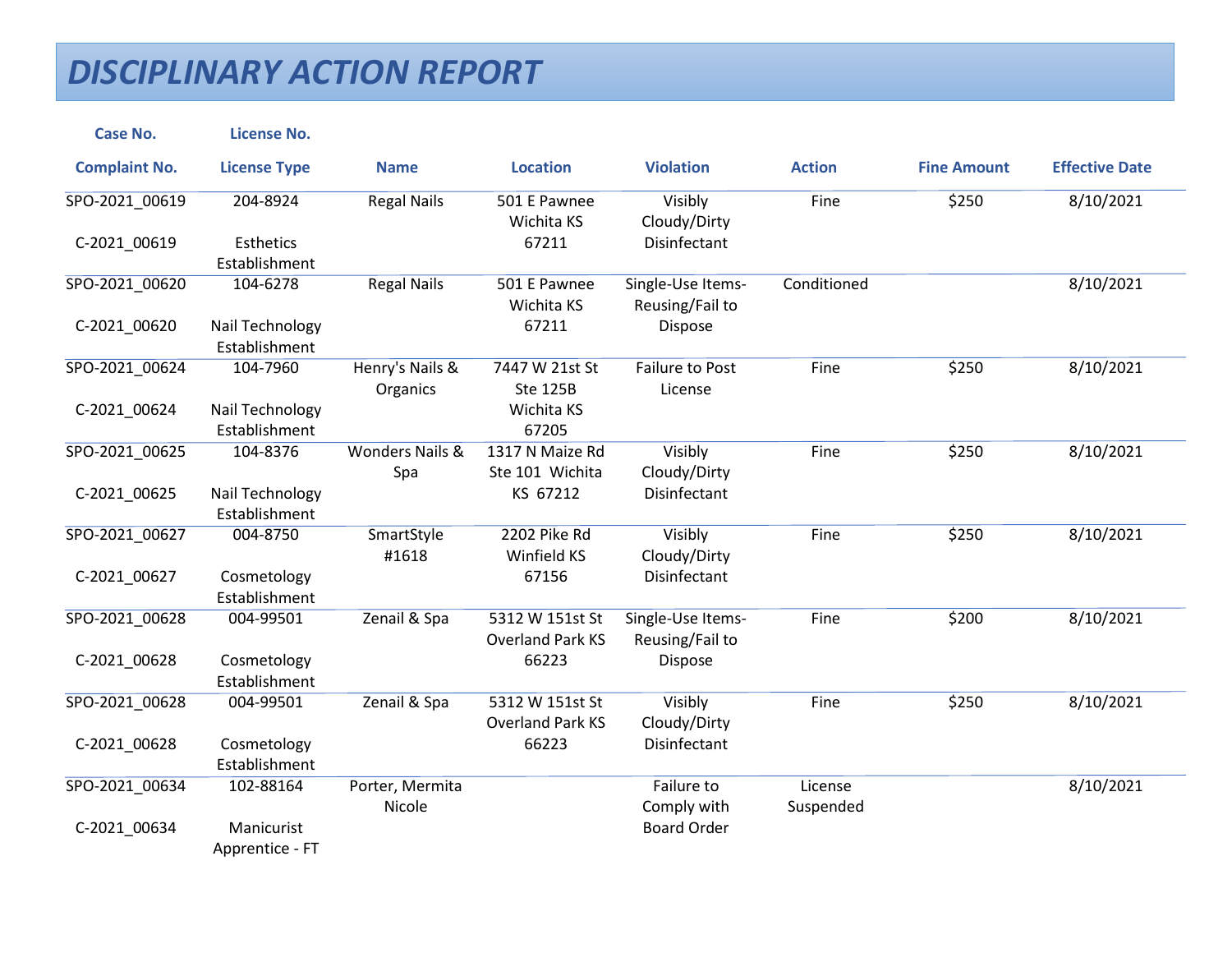| <b>Case No.</b>      | <b>License No.</b>               |                             |                                   |                                |               |                    |                       |
|----------------------|----------------------------------|-----------------------------|-----------------------------------|--------------------------------|---------------|--------------------|-----------------------|
| <b>Complaint No.</b> | <b>License Type</b>              | <b>Name</b>                 | <b>Location</b>                   | <b>Violation</b>               | <b>Action</b> | <b>Fine Amount</b> | <b>Effective Date</b> |
| SPO-2021_00635       | 101-88165                        | Xaysana,<br>Natthavanh      |                                   | Late Apprentice<br>Application | Fine          | \$25               | 8/10/2021             |
| C-2021 00635         | Manicurist<br>Apprentice - PT    |                             |                                   |                                |               |                    |                       |
| SPO-2021_00636       | 202-97731                        | Tenpenny,<br>Haleigh Joelle |                                   | Late Apprentice<br>Application | Fine          | \$25               | 8/10/2021             |
| C-2021_00636         | Esthetics<br>Apprentice - FT     |                             |                                   |                                |               |                    |                       |
| SPO-2021_00639       | 104-7836                         | LV nails/Spa                | 1636 N Rock Ste<br>200 Derby KS   | Fail to<br>Clean/Disinfect     | Fine          | \$500              | 8/10/2021             |
| C-2021_00639         | Nail Technology<br>Establishment |                             | 67037                             | Pedicure<br>Equipmt            |               |                    |                       |
| SPO-2021 00639       | 104-7836                         | LV nails/Spa                | 1636 N Rock Ste<br>200 Derby KS   | Visibly<br>Cloudy/Dirty        | Fine          | \$250              | 8/10/2021             |
| C-2021_00639         | Nail Technology<br>Establishment |                             | 67037                             | Disinfectant                   |               |                    |                       |
| SPO-2021 00641       | 004-10498                        | The Beehive Hair<br>Studio  | 1108 Highland Dr<br>Lawrence KS   | Refusing to<br>Allow/Impeding  | Fine          | \$1000             | 8/10/2021             |
| C-2021_00641         | Cosmetology<br>Establishment     |                             | 66044                             | Inspection                     |               |                    |                       |
| SPO-2021 00642       | 004-100876                       | Glens Snip & Clip           | 200 S 2nd Ave<br>Dodge City KS    | Visibly<br>Cloudy/Dirty        | Fine          | \$250              | 8/10/2021             |
| C-2021_00642         | Cosmetology<br>Establishment     |                             | 67801                             | Disinfectant                   |               |                    |                       |
| SPO-2021 00643       | 004-11698                        | <b>JCL Salon</b>            | 1034 N Kansas<br>Liberal KS 67901 | Visibly<br>Cloudy/Dirty        | Fine          | \$250              | 8/10/2021             |
| C-2021_00643         | Cosmetology<br>Establishment     |                             |                                   | Disinfectant                   |               |                    |                       |
| SPO-2021 00644       | 004-100188                       | O'Hair Salon                | 1406 N Western<br>Ave Liberal KS  | Visibly<br>Cloudy/Dirty        | Fine          | \$250              | 8/10/2021             |
| C-2021_00644         | Cosmetology<br>Establishment     |                             | 67901                             | Disinfectant                   |               |                    |                       |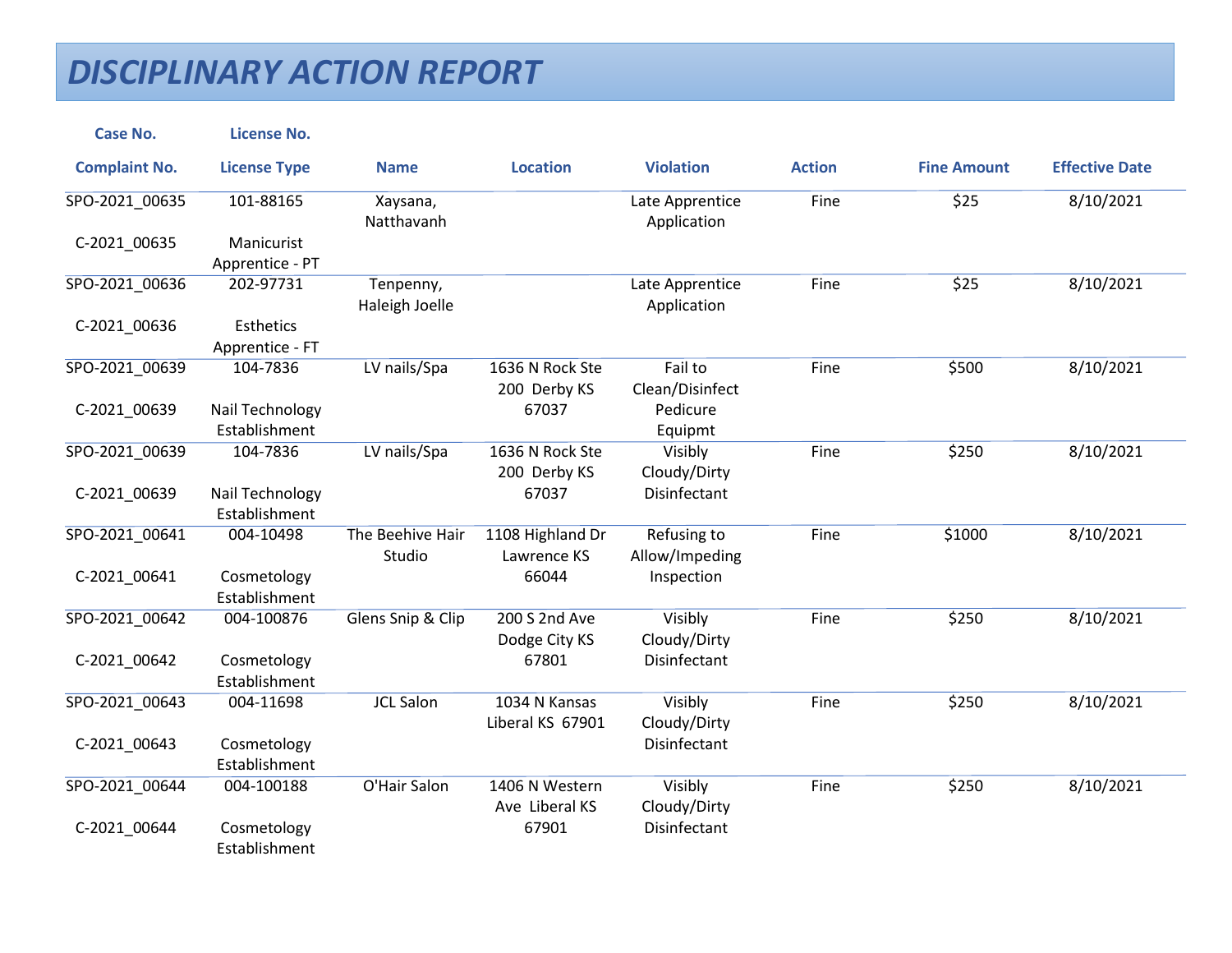| <b>Case No.</b>      | <b>License No.</b>               |                                        |                                           |                                      |               |                    |                       |
|----------------------|----------------------------------|----------------------------------------|-------------------------------------------|--------------------------------------|---------------|--------------------|-----------------------|
| <b>Complaint No.</b> | <b>License Type</b>              | <b>Name</b>                            | <b>Location</b>                           | <b>Violation</b>                     | <b>Action</b> | <b>Fine Amount</b> | <b>Effective Date</b> |
| SPO-2021_00645       | 004-11230                        | <b>Reflections Salon</b><br>& Day Spa  | 305 1/2 N Main<br>Hutchinson KS           | Fail to<br>Clean/Disinfect           | Fine          | \$500              | 8/10/2021             |
| C-2021 00645         | Cosmetology<br>Establishment     |                                        | 67501                                     | Pedicure<br>Equipmt                  |               |                    |                       |
| SPO-2021_00647       | 004-11835                        | Brynk Salon &<br>Color Bar             | 309 S Kansas<br>Topeka KS                 | Fail to<br>Clean/Disinfect           | Fine          | \$1000             | 8/10/2021             |
| C-2021_00647         | Cosmetology<br>Establishment     |                                        | 66603                                     | Pedicure<br>Equipmt                  |               |                    |                       |
| SPO-2021_00647       | 004-11835                        | Brynk Salon &<br>Color Bar             | 309 S Kansas<br>Topeka KS                 | Single-Use Items-<br>Reusing/Fail to | Fine          | \$100              | 8/10/2021             |
| C-2021_00647         | Cosmetology<br>Establishment     |                                        | 66603                                     | Dispose                              |               |                    |                       |
| SPO-2021 00648       | 004-100339                       | <b>Shear Expression</b><br>Salon & Spa | 418 Main St<br>Seneca KS 66538            | Fail to<br>Clean/Disinfect           | Fine          | \$500              | 8/10/2021             |
| C-2021_00648         | Cosmetology<br>Establishment     |                                        |                                           | Pedicure<br>Equipmt                  |               |                    |                       |
| SPO-2021 00649       | 004-12929                        | <b>Unique Beauty</b><br>Point          | 9633 W 87th St<br><b>Overland Park KS</b> | Fail to<br>Clean/Disinfect           | Fine          | \$500              | 8/10/2021             |
| C-2021_00649         | Cosmetology<br>Establishment     |                                        | 66212                                     | Pedicure<br>Equipmt                  |               |                    |                       |
| SPO-2021 00649       | 004-12929                        | <b>Unique Beauty</b><br>Point          | 9633 W 87th St<br><b>Overland Park KS</b> | Single-Use Items-<br>Reusing/Fail to | Fine          | \$500              | 8/10/2021             |
| C-2021_00649         | Cosmetology<br>Establishment     |                                        | 66212                                     | Dispose                              |               |                    |                       |
| SPO-2021 00650       | 104-8291                         | Nails N' Spa                           | 1500 E 11th Ave<br>Ste C-12               | Single-Use Items-<br>Reusing/Fail to | Fine          | \$1000             | 8/10/2021             |
| C-2021_00650         | Nail Technology<br>Establishment |                                        | Hutchinson KS<br>67501                    | Dispose                              |               |                    |                       |
| SPO-2021 00651       | 104-7715                         | <b>Twinkle Nails</b>                   | 1515 N. Kansas<br>Ave. Liberal KS         | Single-Use Items-<br>Reusing/Fail to | Conditioned   |                    | 8/10/2021             |
| C-2021_00651         | Nail Technology<br>Establishment |                                        | 67901                                     | Dispose                              |               |                    |                       |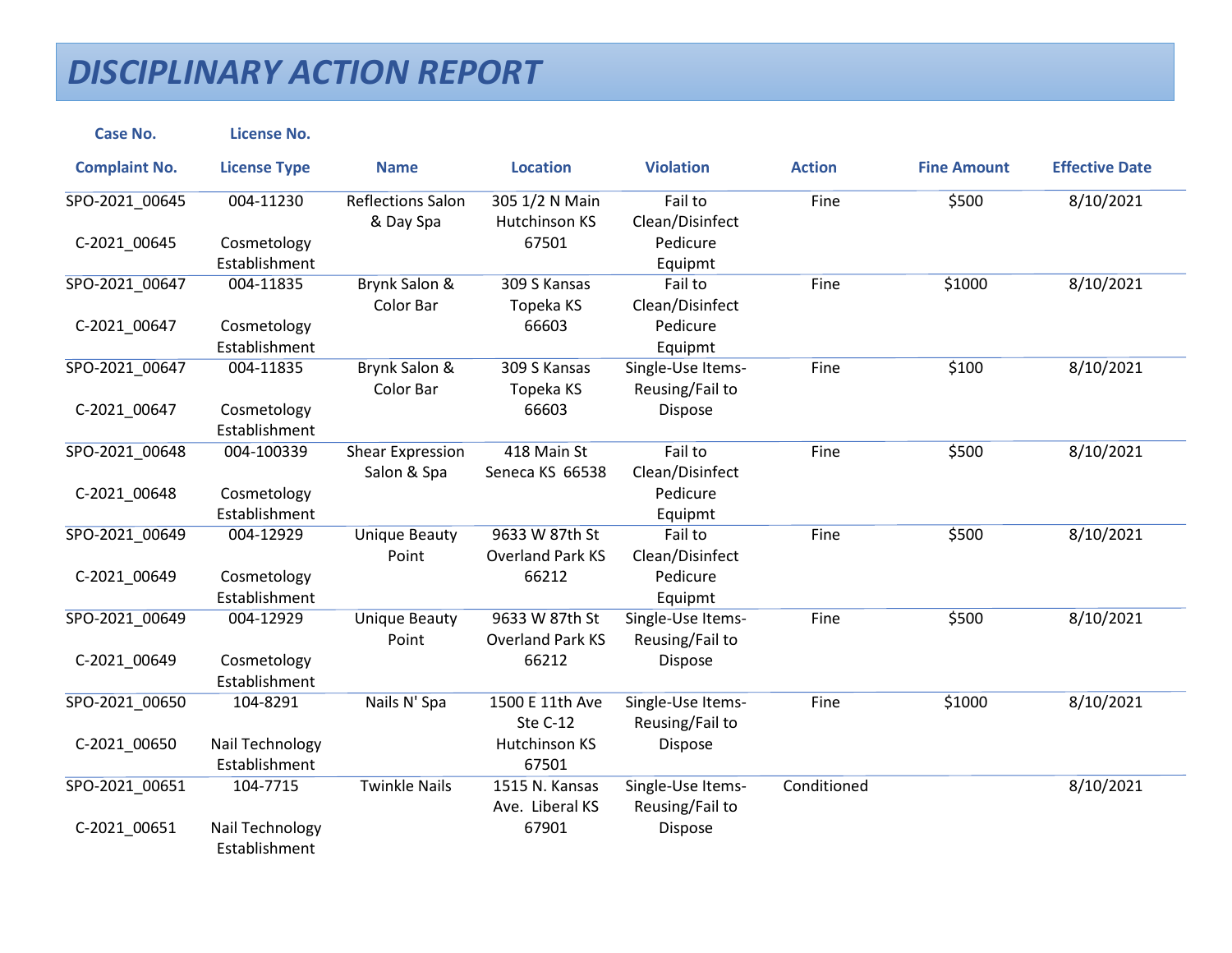| <b>Case No.</b>      | <b>License No.</b>                  |                                        |                                            |                                      |               |                    |                       |
|----------------------|-------------------------------------|----------------------------------------|--------------------------------------------|--------------------------------------|---------------|--------------------|-----------------------|
| <b>Complaint No.</b> | <b>License Type</b>                 | <b>Name</b>                            | <b>Location</b>                            | <b>Violation</b>                     | <b>Action</b> | <b>Fine Amount</b> | <b>Effective Date</b> |
| SPO-2021_00653       | 002-4636                            | Jaracuaro<br>Bautista, Maria           |                                            | Late Apprentice<br>Application       | Fine          | \$25               | 8/10/2021             |
| C-2021 00653         | Cosmetology<br>Apprentice - FT      | Lizbeth                                |                                            |                                      |               |                    |                       |
| SPO-2021_00654       | 102-88299                           | McClary-Miller,<br><b>Kelly Annise</b> |                                            | Late Apprentice<br>Application       | Fine          | \$25               | 8/10/2021             |
| C-2021_00654         | Manicurist<br>Apprentice - FT       |                                        |                                            |                                      |               |                    |                       |
| SPO-2021_00658       | 202-97740                           | McWilliams-<br>Chavez, Angelica        |                                            | Late Apprentice<br>Application       | Fine          | \$25               | 8/10/2021             |
| C-2021_00658         | <b>Esthetics</b><br>Apprentice - FT | Marie                                  |                                            |                                      |               |                    |                       |
| SPO-2021 00661       | 104-7689                            | Artisan Nail Spa                       | 6928 W 135th St<br><b>Overland Park KS</b> | Fail to<br>Clean/Disinfect           | Fine          | \$500              | 8/10/2021             |
| C-2021_00661         | Nail Technology<br>Establishment    |                                        | 66213                                      | Pedicure<br>Equipmt                  |               |                    |                       |
| SPO-2021_00661       | 104-7689                            | Artisan Nail Spa                       | 6928 W 135th St<br><b>Overland Park KS</b> | Single-Use Items-<br>Reusing/Fail to | Fine          | \$500              | 8/10/2021             |
| C-2021_00661         | Nail Technology<br>Establishment    |                                        | 66213                                      | Dispose                              |               |                    |                       |
| SPO-2021 00662       | 104-8399                            | Pro Nails & Spa                        | 1716 S Santa Fe<br>Ave Ste B               | Single-Use Items-<br>Reusing/Fail to | Fine          | \$500              | 8/10/2021             |
| C-2021_00662         | Nail Technology<br>Establishment    |                                        | Chanute KS<br>66720                        | Dispose                              |               |                    |                       |
| SPO-2021 00666       | 004-99252                           | <b>Miracles</b><br>Barbershop and      | 12974 West 87th<br>St Pkwy Lenexa          | Fraud/<br>Misrepresent-              | Fine          | \$200              | 8/10/2021             |
| C-2021_00666         | Cosmetology<br>Establishment        | Salon                                  | KS 66215                                   | ation                                |               |                    |                       |
| SPO-2021 00667       | 005-78                              | Entourage<br>Institute of              | 12004 W 95th St<br>Lenexa KS 66215         | Monthly<br>Reporting of              | Fine          | \$500              | 8/10/2021             |
| C-2021_00667         | Cosmetology<br>School               | Beauty &<br>Esthetics                  |                                            | Hours                                |               |                    |                       |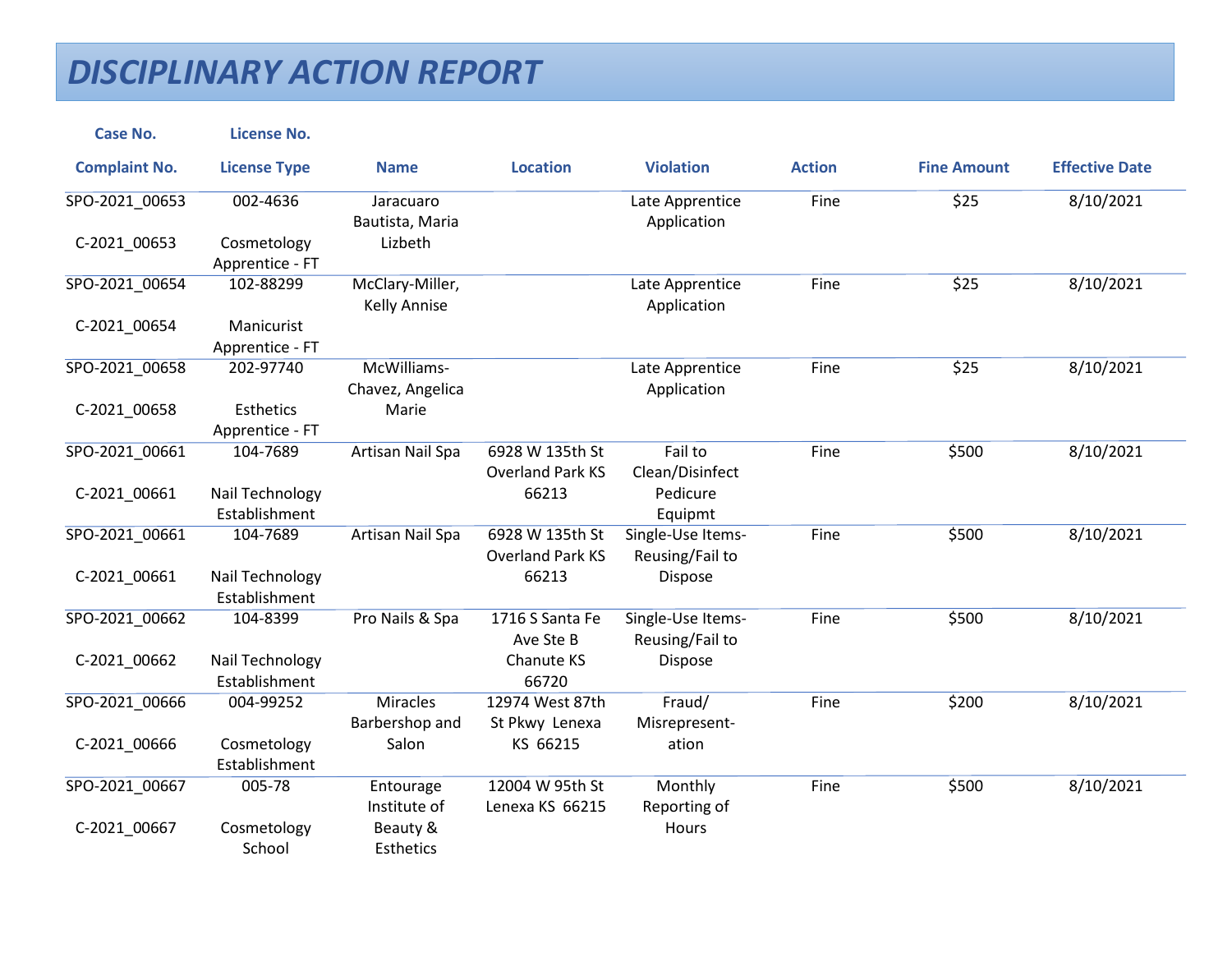| <b>Case No.</b>      | <b>License No.</b>               |                                   |                                            |                                      |               |                    |                       |
|----------------------|----------------------------------|-----------------------------------|--------------------------------------------|--------------------------------------|---------------|--------------------|-----------------------|
| <b>Complaint No.</b> | <b>License Type</b>              | <b>Name</b>                       | <b>Location</b>                            | <b>Violation</b>                     | <b>Action</b> | <b>Fine Amount</b> | <b>Effective Date</b> |
| SPO-2021_00672       | 104-8384                         | <b>Bloom Nails &amp;</b><br>Spa   | 1916 E 17th Ave<br>Hutchinson KS           | Single-Use Items-<br>Reusing/Fail to | Fine          | \$300              | 8/10/2021             |
| C-2021 00672         | Nail Technology<br>Establishment |                                   | 67501                                      | Dispose                              |               |                    |                       |
| SPO-2021 00677       | 004-12739                        | Royal Mystique<br>Salon           | 8572 W 133rd St<br><b>Overland Park KS</b> | Single-Use Items-<br>Reusing/Fail to | Fine          | \$300              | 8/10/2021             |
| C-2021_00677         | Cosmetology<br>Establishment     |                                   | 66213                                      | Dispose                              |               |                    |                       |
| SPO-2021_00680       | 004-11575                        | <b>Infinity Salon</b>             | 1135 College Dr.,<br>Ste. H Garden         | Fail to<br>Clean/Disinfect           | Fine          | \$500              | 8/10/2021             |
| C-2021_00680         | Cosmetology<br>Establishment     |                                   | City KS 67846                              | Pedicure<br>Equipmt                  |               |                    |                       |
| SPO-2021 00680       | 004-11575                        | <b>Infinity Salon</b>             | 1135 College Dr.,<br>Ste. H Garden         | Single-Use Items-<br>Reusing/Fail to | Fine          | \$100              | 8/10/2021             |
| C-2021_00680         | Cosmetology<br>Establishment     |                                   | City KS 67846                              | Dispose                              |               |                    |                       |
| SPO-2021_00680       | 004-11575                        | <b>Infinity Salon</b>             | 1135 College Dr.,<br>Ste. H Garden         | Visibly<br>Cloudy/Dirty              | Fine          | \$250              | 8/10/2021             |
| C-2021_00680         | Cosmetology<br>Establishment     |                                   | City KS 67846                              | Disinfectant                         |               |                    |                       |
| SPO-2021 00681       | 104-8008                         | Nail Style                        | 1660 Larue Rd<br>Ste D Garden              | Single-Use Items-<br>Reusing/Fail to | Fine          | \$1000             | 8/10/2021             |
| C-2021_00681         | Nail Technology<br>Establishment |                                   | City KS 67846                              | Dispose                              |               |                    |                       |
| SPO-2021 00683       | 004-11269                        | <b>Tranquility Salon</b><br>& Spa | 1103 Kansas<br>Plaza Garden                | Single-Use Items-<br>Reusing/Fail to | Fine          | \$400              | 8/10/2021             |
| C-2021_00683         | Cosmetology<br>Establishment     |                                   | City KS 67846                              | Dispose                              |               |                    |                       |
| SPO-2021 00689       | 004-12491                        | H4V Nails and<br>Spalon           | 140 N. Main El<br>Dorado KS                | Fail to<br>Clean/Disinfect           | Fine          | \$500              | 8/10/2021             |
| C-2021_00689         | Cosmetology<br>Establishment     |                                   | 67042                                      | Pedicure<br>Equipmt                  |               |                    |                       |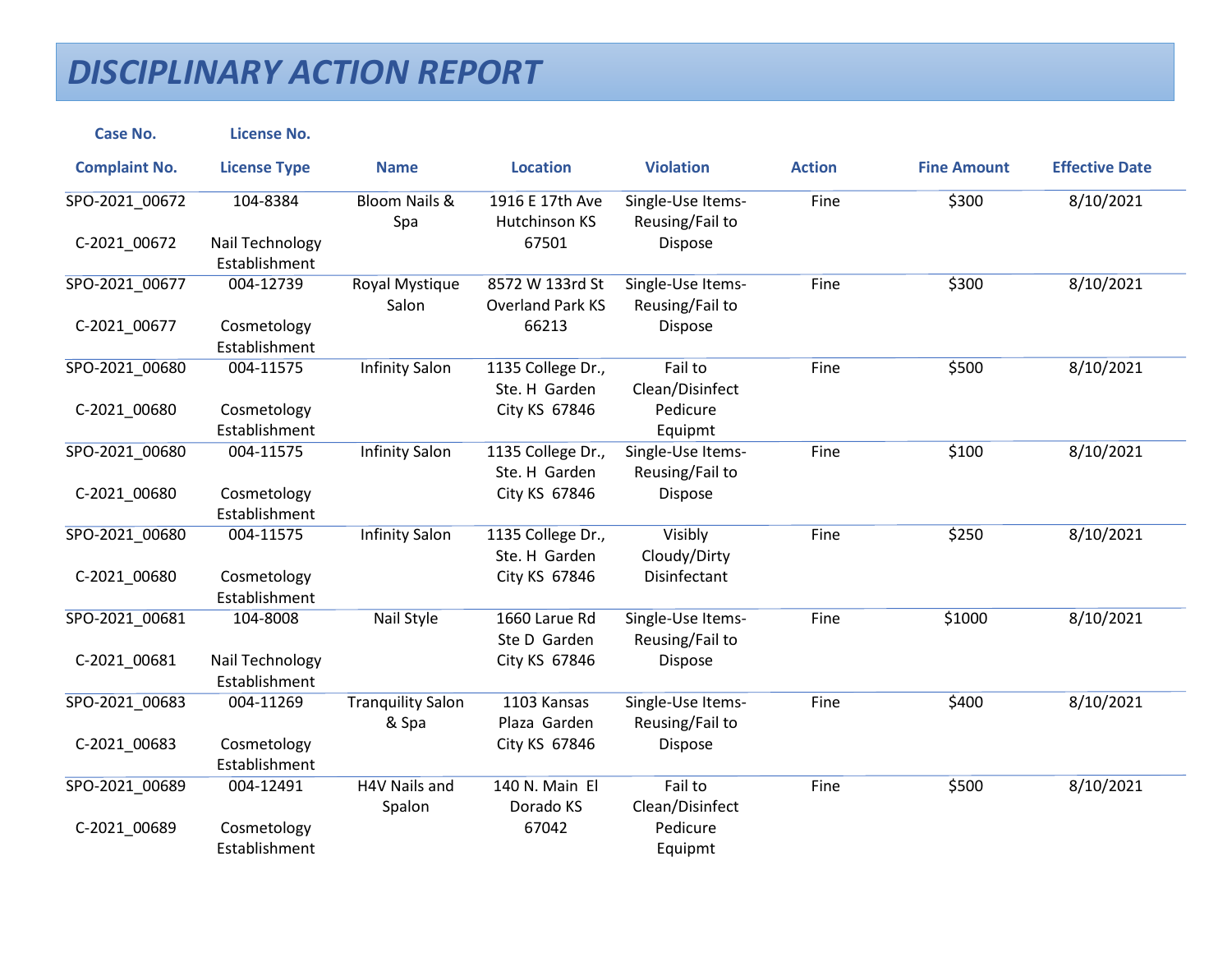| <b>Case No.</b>      | <b>License No.</b>               |                              |                                            |                                      |               |                    |                       |
|----------------------|----------------------------------|------------------------------|--------------------------------------------|--------------------------------------|---------------|--------------------|-----------------------|
| <b>Complaint No.</b> | <b>License Type</b>              | <b>Name</b>                  | <b>Location</b>                            | <b>Violation</b>                     | <b>Action</b> | <b>Fine Amount</b> | <b>Effective Date</b> |
| SPO-2021_00689       | 004-12491                        | H4V Nails and<br>Spalon      | 140 N. Main El<br>Dorado KS                | Single-Use Items-<br>Reusing/Fail to | Fine          | \$500              | 8/10/2021             |
| C-2021 00689         | Cosmetology<br>Establishment     |                              | 67042                                      | Dispose                              |               |                    |                       |
| SPO-2021_00691       | 104-7772                         | <b>Cute Nails</b>            | 1305 N. Rose Hill<br>Rd. Rose Hill KS      | Fail to<br>Clean/Disinfect           | Fine          | \$500              | 8/10/2021             |
| C-2021_00691         | Nail Technology<br>Establishment |                              | 67133                                      | Pedicure<br>Equipmt                  |               |                    |                       |
| SPO-2021_00691       | 104-7772                         | <b>Cute Nails</b>            | 1305 N. Rose Hill<br>Rd. Rose Hill KS      | Single-Use Items-<br>Reusing/Fail to | Fine          | \$500              | 8/10/2021             |
| C-2021_00691         | Nail Technology<br>Establishment |                              | 67133                                      | Dispose                              |               |                    |                       |
| SPO-2021 00694       | 004-1024                         | LA Cuts                      | 4571 Indian<br>Creek Prkwy.                | Single-Use Items-<br>Reusing/Fail to | Fine          | \$500              | 8/10/2021             |
| C-2021_00694         | Cosmetology<br>Establishment     |                              | <b>Overland Park KS</b><br>66202           | Dispose                              |               |                    |                       |
| SPO-2021 00694       | 004-1024                         | LA Cuts                      | 4571 Indian<br>Creek Prkwy.                | Visibly<br>Cloudy/Dirty              | Fine          | \$250              | 8/10/2021             |
| C-2021_00694         | Cosmetology<br>Establishment     |                              | <b>Overland Park KS</b><br>66202           | Disinfectant                         |               |                    |                       |
| SPO-2021 00695       | 104-8284                         | <b>Creative Nails</b>        | 11536 W 95th St<br><b>Overland Park KS</b> | Single-Use Items-<br>Reusing/Fail to | Fine          | \$1000             | 8/10/2021             |
| C-2021_00723         | Nail Technology<br>Establishment |                              | 66214                                      | Dispose                              |               |                    |                       |
| SPO-2021 00698       | 004-99466                        | Krazy Heifer<br>Salon        | 604 W Main<br>Anthony KS                   | Single-Use Items-<br>Reusing/Fail to | Fine          | \$200              | 8/10/2021             |
| C-2021_00698         | Cosmetology<br>Establishment     |                              | 67003                                      | Dispose                              |               |                    |                       |
| SPO-2021 00698       | 004-99466                        | <b>Krazy Heifer</b><br>Salon | 604 W Main<br>Anthony KS                   | Visibly<br>Cloudy/Dirty              | Fine          | \$250              | 8/10/2021             |
| C-2021_00698         | Cosmetology<br>Establishment     |                              | 67003                                      | Disinfectant                         |               |                    |                       |